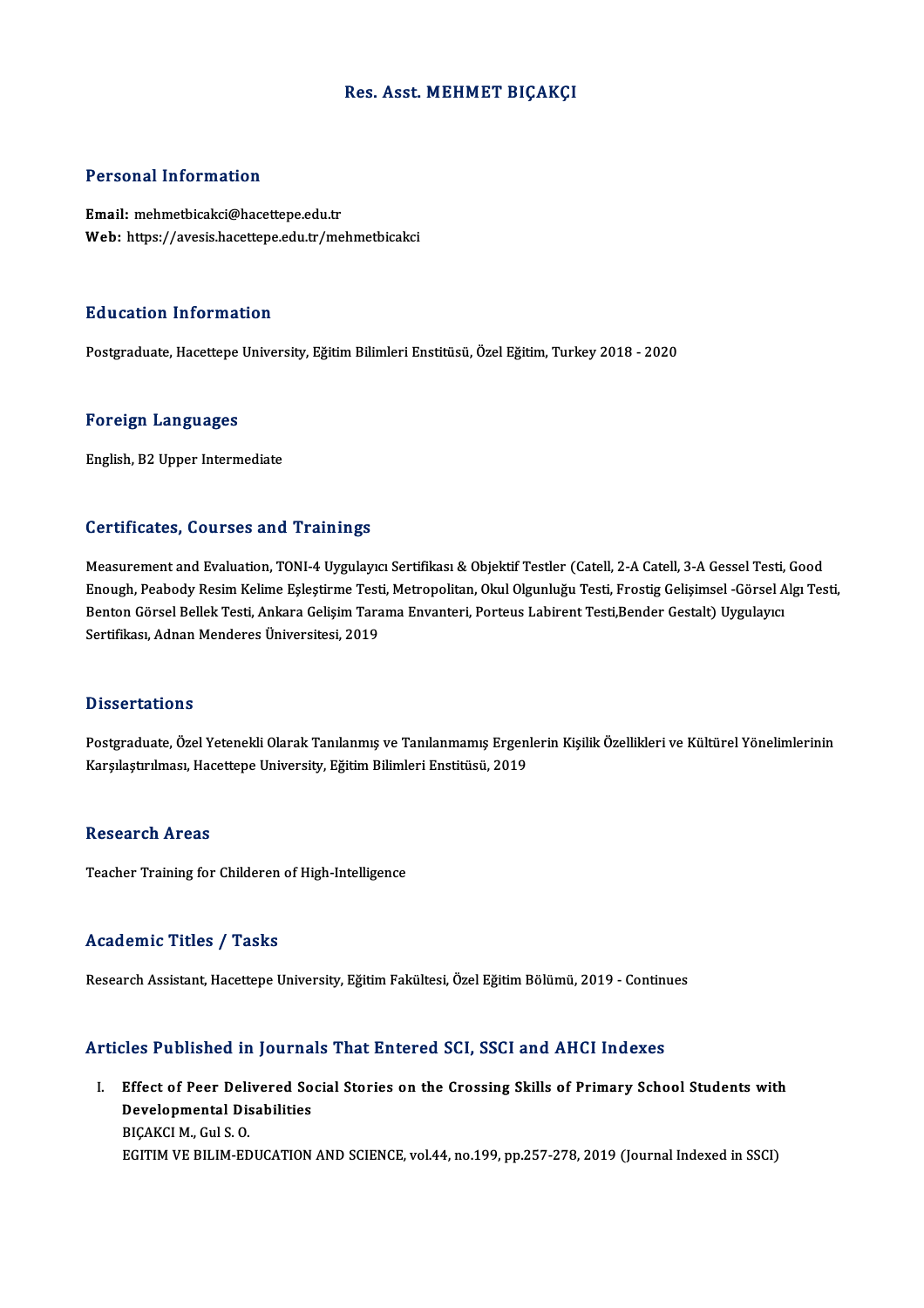# Articles Published in Other Journals

- rticles Published in Other Journals<br>I. A Savant Case from Turkey: Cognitive Functions and Calendar Calculation A Savant Case from Turkey: Concident Case from Turkey: Concident<br>Bıçakçı M., Köksal M. S., Baloğlu M. A Savant Case from Turkey: Cognitive Functions and Calendar Calculation<br>Bıçakçı M., Köksal M. S. , Baloğlu M.<br>Clinical Psychology and Special Education, vol.10, no.1, pp.1-14, 2021 (Journal Indexed in ESCI)<br>Üstün Zekâlı İm Bıçakçı M., Köksal M. S. , Baloğlu M.<br>Clinical Psychology and Special Education, vol.10, no.1, pp.1-14, 2021 (Journal Indexed in ESCI)<br>II. Üstün Zekâlı İmajının Çeşitli Dillerdeki Görseller Aracılığı ile Karşılaştırmal
- Clinical Psychology and Special Education,<br>Üstün Zekâlı İmajının Çeşitli Dillerdel<br>Bilgiç Ş., Şakar S. N. , Bıçakçı M., Baloğlu M.<br>Veni Türkiye na 116. nn 220, 220, 2020. (Q Üstün Zekâlı İmajının Çeşitli Dillerdeki Görseller Aracılığı ile Karşıl<br>Bilgiç Ş., Şakar S. N. , Bıçakçı M., Baloğlu M.<br>Yeni Türkiye, no.116, pp.380-389, 2020 (Other Refereed National Journals)<br>Gifted Undersekievement: Cha Yeni Türkiye, no.116, pp.380-389, 2020 (Other Refereed National Journals)
- Bilgiç Ş., Şakar S. N. , Bıçakçı M., Baloğlu M.<br>Yeni Türkiye, no.116, pp.380-389, 2020 (Other Refereed National Journals)<br>III. Gifted Underachievement: Characteristics, Causes and Intervention<br>Bıçakçı M., Baloğlu M. Gifted Underachievement: Characteristics, Causes and Intervention<br>Bıçakçı M., Baloğlu M.<br>Ankara Üniversitesi Eğitim Bilimleri Fakültesi Özel Eğitim Dergisi, vol.1, no.1, pp.1, 2020 (Journal Indexed in ESCI) Bıçakçı M., Baloğlu M.<br>Ankara Üniversitesi Eğitim Bilimleri Fakültesi Özel Eğitim Dergisi, vol.1, no.<br>IV. Türkiye'de Özel Yeteneklilerle Yapılan Araştırmalarda Yaratıcılık<br>PICAKÇI M. PALOĞLU M.
- Ankara Üniversitesi Eğitin<br><mark>Türkiye'de Özel Yeten</mark><br>BIÇAKCI M., BALOĞLU M.<br>İnönü Üniversitesi Fğitim IV. Türkiye'de Özel Yeteneklilerle Yapılan Araştırmalarda Yaratıcılık<br>BIÇAKCI M., BALOĞLU M.<br>İnönü Üniversitesi Eğitim Fakültesi Dergisi, vol.19, pp.327-343, 2018 (Other Refereed National Journals)

# Refereed Congress / Symposium Publications in Proceedings

efereed Congress / Symposium Publications in Proceedings<br>I. Üstün Zekalıların Kültürel Özellikleri Üzerine Yürütülen Çalışmaların Doküman Analizi<br>Rısaka M 1 cea de.<br>Üstün Zel<br>Bıçakçı M. Üstün Zekalıların Kültürel Özellikleri Üzerine Yürütülen Çalışmaların Doküman Analizi<br>Bıçakçı M.<br>8.ULUSLARARASI SOSYAL BEŞERİ VE EĞİTİM BİLİMLERİ KONGRESİ, İstanbul, Turkey, 23 December 2020, vol.1,<br>no.1, nn.1 Bıçakçı M.<br>8.ULUSLAI<br>no.1, pp.1<br>Özel Xete 8.ULUSLARARASI SOSYAL BEŞERİ VE EĞİTİM BİLİMLERİ KONGRESİ, İstanbul, Turkey, 23 December 2020<br>no.1, pp.1<br>II. Özel Yeteneklilerin Kişilik Özellikleri Hakkında Yapılan Araştırmalarının Bibliometrik Analizi no.1, pp.1<br>II. Özel Yeteneklilerin Kişilik Özellikleri Hakkında Yapılan Araştırmalarının Bibliometrik Analizi<br>Bıçakçı M., Baloğlu M. Özel Yeteneklilerin Kişilik Özellikleri Hakkında Yapılan Araştırmal:<br>Bıçakçı M., Baloğlu M.<br>30. Ulusal Özel Eğitim Kongresi, Bursa, Turkey, 16 - 18 October 2020, pp.1<br>Özel Yeteneğin Kültünel Beğlemda İnselenmesi

III. Özel Yeteneğin Kültürel Bağlamda İncelenmesi<br>Bıçakçı M., Baloğlu M., Bilgiç Ş. 30. Ulusal Özel Eğitim Kongres<br><mark>Özel Yeteneğin Kültürel Ba</mark><br>Bıçakçı M., Baloğlu M., Bilgiç Ş.<br><sup>20. Ulusal Özel Eğitim Kongres</sub></sup> 30.UlusalÖzelEğitimKongresi,Bursa,Turkey,16October -18December 2020,vol.1,no.1,pp.1

- IV. Giftedness in Psycho-Social Context BALOĞLU M., BIÇAKCI M. International Conference on Gifted and Talented Education, 1 - 03 November 2019
- V. Üstün Yeteneklilerde Beklenmedik Düşük Başarıya Müdahale BIÇAKCIM.,BALOĞLUM. International Congress on Gifted and Talented Education, Malatya, Turkey, 1 - 03 November 2019, pp.105-109

BIÇAKCI M., BALOĞLU M.<br>International Congress on Gifted and Talented Education, Malatya, Turkey, 1 - 03 November 2019, pp.105-109<br>VI. Türkiye'de Bir Savant: Takvim Hesaplama, Üstün Sözel Kısa Süreli Hafıza Kapasitesi v Interna<br><mark>Türkiy</mark><br>Hafıza<br><sub>PICA*VC*</sub> Türkiye'de Bir Savant:<br>Hafıza<br>BIÇAKCI M., KÖKSAL M. S.<br>International Congress on

Hafiza<br>BIÇAKCI M., KÖKSAL M. S.<br>International Congress on Gifted and Talented Education, Malatya, Turkey, 1 - 03 November 2019, pp.19-21<br>Effect of Peer Delivered Seciel Steries on the Sefety Skille of Primery School Studen BIÇAKCI M., KÖKSAL M. S.<br>International Congress on Gifted and Talented Education, Malatya, Turkey, 1 - 03 November 2019, pp.19<br>VII. Effect of Peer Delivered Social Stories on the Safety Skills of Primary School Students wi

International Congress on Gift<br>Effect of Peer Delivered So<br>Developmental Disabilities<br>PICAKCIM OLGANGÜLS Effect of Peer Delivered<br>Developmental Disabili<br>BIÇAKCI M., OLÇAY GÜL S.<br>10th International Confore Developmental Disabilities<br>BIÇAKCI M., OLÇAY GÜL S.<br>10th International Conference, Stockholm, Sweden, 29 - 30 October 2019<br>Alvanlares, Sunulan Sesual Öylülenin Gelisimeel Vetensirliği Olan BIÇAKCI M., OLÇAY GÜL S.<br>10th International Conference, Stockholm, Sweden, 29 - 30 October 2019<br>VIII. Akranlarca Sunulan Sosyal Öykülerin Gelişimsel Yetersizliği Olan İlkokul Öğrencilerinin Güvenlik<br>Reserilerine Etkisi

# 10th International Co<br>Akranlarca Sunulai<br>Becerilerine Etkisi<br>PICAKCLM, OLGAY C Akranlarca Sunulan Sos<br>Becerilerine Etkisi<br>BIÇAKCI M., OLÇAY GÜL S.<br>28. Illusal Özel Eğitim Kon Becerilerine Etkisi<br>BIÇAKCI M., OLÇAY GÜL S.<br>28. Ulusal Özel Eğitim Kongresi, Turkey, 11 - 13 October 2018, pp.72-73

BIÇAKCI M., OLÇAY GÜL S.<br>28. Ulusal Özel Eğitim Kongresi, Turkey, 11 - 13 October 2018, pp.72<br>IX. Özel Yeteneklilerin Kişilik Özellikleri: Bir Literatür Taraması<br>PICAKCI M. PALOČLU M 28. Ulusal Özel Eğitim Kor<br><mark>Özel Yeteneklilerin Kiş</mark><br>BIÇAKCI M., BALOĞLU M.<br><sup>29. Ulusal Özel Fğitim Kor</sup> Özel Yeteneklilerin Kişilik Özellikleri: Bir Literatür Taraması<br>BIÇAKCI M., BALOĞLU M.<br>28. Ulusal Özel Eğitim Kongresi, Eskişehir, Turkey, 11 - 13 October 2018, pp.140-141<br>Creativity in Bessarsh with Gifted Samples in Turk

BIÇAKCI M., BALOĞLU M.<br>28. Ulusal Özel Eğitim Kongresi, Eskişehir, Turkey, 11 - 13 Oc<br>X. Creativity in Research with Gifted Samples in Turkey<br>BICAKCI M., BALOĞLU M. 28. Ulusal Özel Eğitim Koı<br><mark>Creativity in Research</mark><br>BIÇAKCI M., BALOĞLU M.